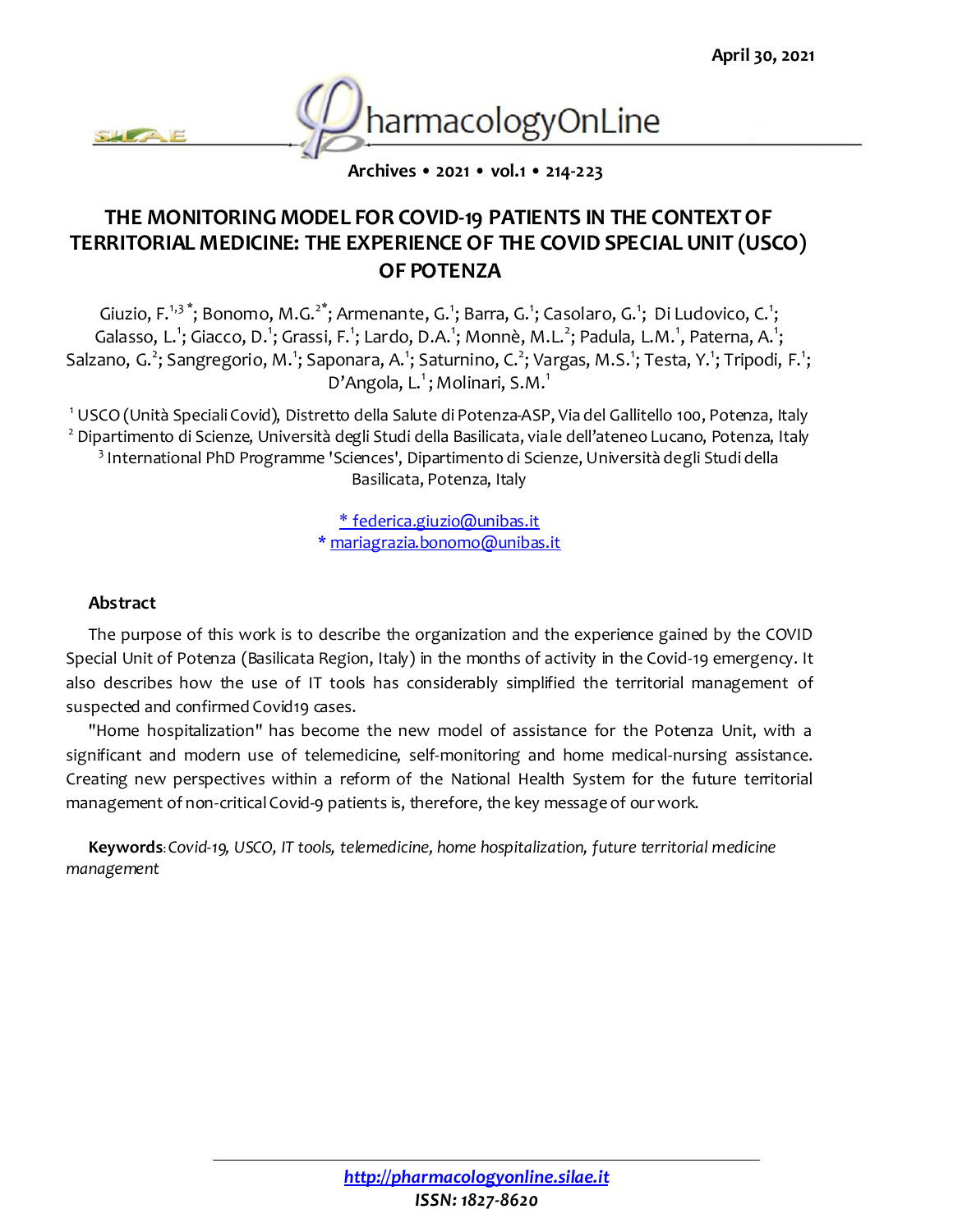## **Introduction**

Coronavirus disease 2019 (COVID-19), responsible for the pandemic that started in China in late 2019, is caused by the beta-coronavirus SARS-CoV-2, a highly contagious single-stranded RNA virus (1). Transmission occurs mainly by air and is mediated by the binding of the viral protein Spike (S) to the highly expressed angiotensin converter 2 enzyme (ACE2) in the lung; therefore the infection usually presents with respiratory symptoms. Blood dissemination and the presence of ACE2 to a lesser extent also in the endothelium of blood vessels, in the epithelial cells of the intestine and in neurons is responsible respectively for systemic, intestinal, anosmia and ageusia symptoms. (1,2) Several variants of SARS-CoV-2 have currently been identified: variant B.1.1.7, widely spread in the US, B.1.351 initially identified in South Africa and B.1.1.28, found in four travelers from Brazil during routine screening investigations at Haneda Airport (Tokyo). All of them have accumulated, among the many mutations that characterize them, mutations in protein S, acquiring the selective advantage of greater transmissibility; the 69–70 mutation of the commonly called "English" variant also produces a negative result on the 3 targets available for the diagnostic test based on RT-PCR, creating new concerns about strategies to overcome the pandemic. (3). Studies carried out in China during 2019-2020 show that in more than 80% of cases, patients have mild symptoms or are asymptomatic, but about 5% have respiratory failure, septic shock and multi-organ dysfunction, with fatality in 50% of such cases. (2) In the initial stage the symptoms are nonspecific and flu-like. In most patients, the disease ends at this stage with the need for symptomatic therapy only. In the second stage we have viral replication and lung inflammation with bilateral interstitial pneumonia often accompanied by hypoxia and the need for mechanical ventilation. In the third stage of systemic hyper-inflammation, due to Acute Respiratory Distress Syndrome (ARDS), fluid collects inside the bronchioles with interruption of the protective surfactant surfactant coating and collapse of the alveolus, accompanied by an uncontrolled inflammatory response with massive release of cytokines, platelet activation and coagulopathy (1). Given the heterogeneity of manifestations, it is essential to identify high-risk patients based on age, previous pathologies (hypertension, obesity, cancer, congestive heart failure, COPD, etc.) and the stage of the disease, for a territorial management of prevention of complications and the evolution of the disease and prompt hospitalization when necessary. On 11 March 2020, the World Health Organization (WHO) declared the international outbreak of the SARS-CoV-2 coronavirus infection as a pandemic. The COVID-19 epidemic in Italy was divided into several phases which led to a subdivision into different areas based on the risk level of the infection and with different restrictive measures. With the Legislative Decree 14/2020 of 9/03/2020, the Special Continuity Care Units (USCA) are established in the territory to strengthen the welfare system in order to face the new pandemic needs on the peninsula. Article 8 of Legislative Decree 14/2020 in fact provides for the establishment and activation of the USCA by March 20, 2020 in all regions: a team for every 50,000 inhabitants, made up of doctors and subsequently also of nurses, thus ensuring continuity of care, even during the day, to patients who do not require hospitalization. The special unit is active 7 days a week, from 8.00 to 20.00 and is activated by the General Practitioner (GP), the Pediatrician of Free Choice (PLS) or the Continuity Care Doctor (MCA) who communicate to the USCA the name and address of the patient allowing the taking in charge, the isolation and quarantine of close contacts, the clinical evaluation, the therapeutic planning, the daily monitoring and the delivery of any necessary material (pulse oximeters, devices for telematic monitoring, drugs etc ..).

Basilicata region responded to the appeal by setting up 6 COvid-19 Special Units (USCO) in the province of Potenza. The USCO of Potenza is divided into three stations for monitoring patients and families and one other station entirely aimed at the management of positive patients in nursing homes for the elderly and RSA.

The regional guidelines state that non-critical patients must be reported by GPs, doctors employed in contact tracing, continuity doctors and pediatricians of free choice, to USCO units, where enrollment is decided and doctors organize home monitoring. Telemedicine was considered the fundamental monitoring strategy, after all devices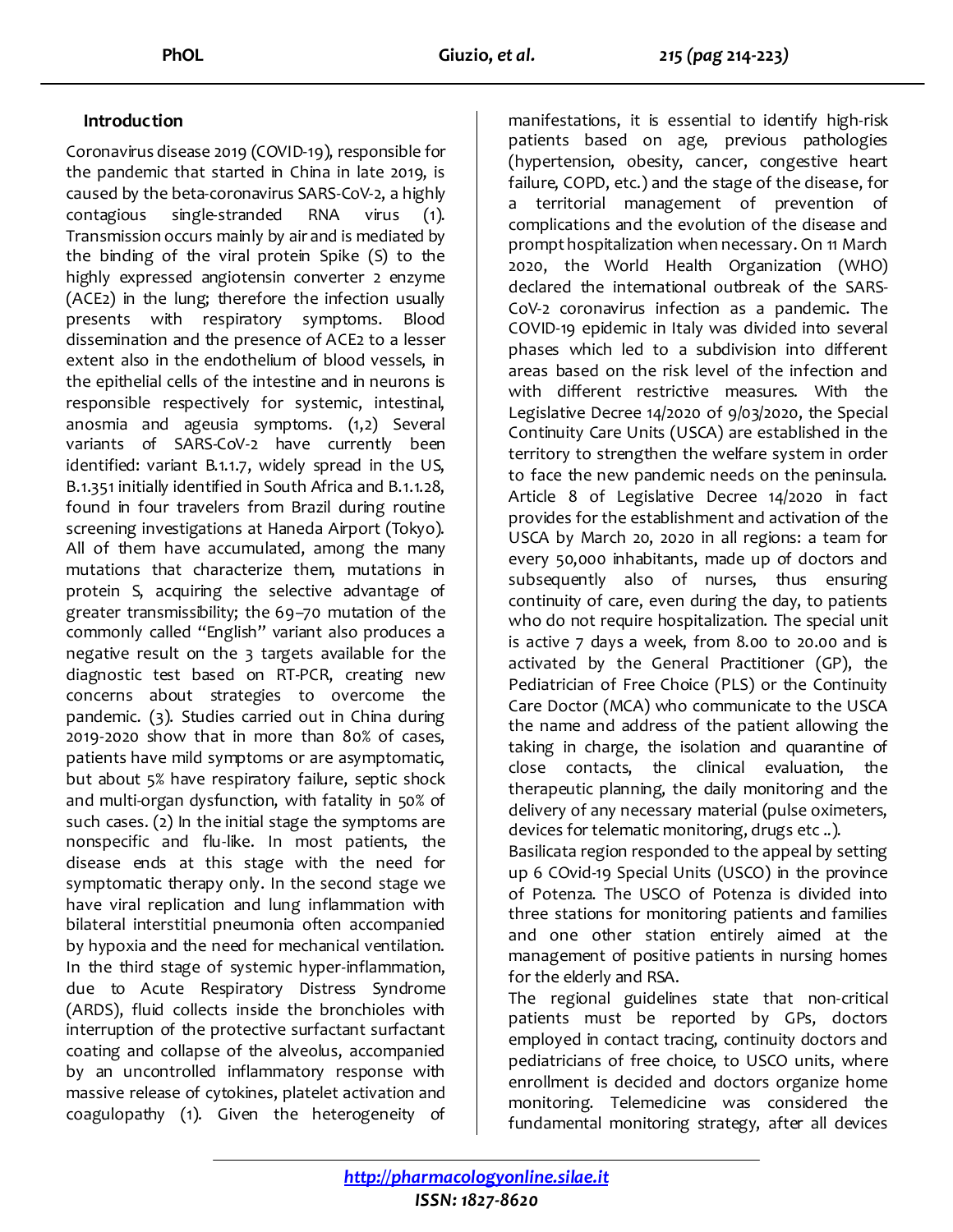(such as pulse oximeters, sphygmomanometers and tablets) and drugs (such as corticosteroids, antibiotics, low molecular weight heparin, oxygen, hydroxychloroquine etc ...), (7- 8) were provided to assisted patients. The management of the diagnostic swab, after the request by a family doctor or a doctor from the hygiene office, was also entrusted to the USCO, together with a team of nurses and drivers specifically appointed for their execution.

To USCO19 are reported (9):

- Positive patient with mild symptoms and with at least one risk factor
- Patient with Covid19 who does not need hospitalization or discharged with a diagnosis of Covid19 who presents mild symptoms
- Patient with even modest respiratory symptoms but with fever lasting beyond the 4th day or patient positive and/or with wellfounded suspicion of Covid19 desease presenting dyspnoea

The reported patient is contacted by telephone by the USCO doctor who submits a questionnaire (10) documenting on age, sex, epidemiological status, past medical history, ongoing immunosuppressive therapy, performed vaccination, therapy in progress, basal spO2, spO2 after walking test, breath frequency, heart rate, temperature, clinical symptoms related to SARS-Cov-2 infection.

The monitoring frequency is decided considering the patient's clinical history, age, comorbidities and severity of the disease, from one to three times a day in the initial period and subsequently more spaced (up to only three times in a week) in the recovery and asymptomatic phases.

The "Modified Early Warning Score" (MEWS) scale is used in the assessment of the patient, which considers body temperature, peripheral oxygen saturation, systolic blood pressure and respiratory and heart rate, (11) as well as the characteristic symptoms of Covid-19 infection (cough, dyspnoea, diarrhea, expectoration, asthenia, headache, vomiting, nausea, and changes in consciousness) and their changes in the progressive evaluations.

(12) This helps the physician decide whether to initiate a home clinical evaluation or send the patient to the hospital.

# **Methods**

*Informatic management of patients and tampons: the SISIR platform and the Tracing Center*

The SISIR platform, which can only be consulted by USCO doctors, the referring GP / pediatrician and the continuity of care doctor, is the tool used for the management of the positive or, in some cases, suspected Covid patient. The platform allows programming of the molecular swab for the search for SARS-COV2 for the citizen reported as close contact of a subject tested positive, definition of the duration of the quarantine for the citizen waiting for a molecular swab, opening the territorial monitoring file, identification of any cohabitants / connected cases by the tracing center, communications between Task Force and patient, acquisition of the outcome of the molecular swab transmitted by the analysis laboratory.

The task of the USCO of Potenza is to take care of critically ill patients (positive for Covid-19) in the acute phase of the disease or of citizens waiting for a swab who have symptoms compatible with Sars-Cov2 infection. Once the criticality report has been received, the USCO doctor activates the telephone monitoring procedure after filling in a form and the data collected are then transferred in computer mode to the territorial record in order to start the monitoring that consists in the acquisition, through telephone contact and direct conversation with the patient, information on any variation (exacerbation or improvement) of the symptoms; patient's daily parameters acquired by the same independently; therapy in progress, any side effects and suspension of the same. Based on the available data, the USCO doctor establishes the update frequency (12, 24, 48 or 72 hours) and schedules the home visit based on the severity of the clinical picture to prepare for any hospitalization or continuation of home management. From the start of the activity of the USCO in Potenza until January 2021, the total number of positive patients monitored was 426 in the Potenza district alone. As regards the management of molecular swabs, after the expiry of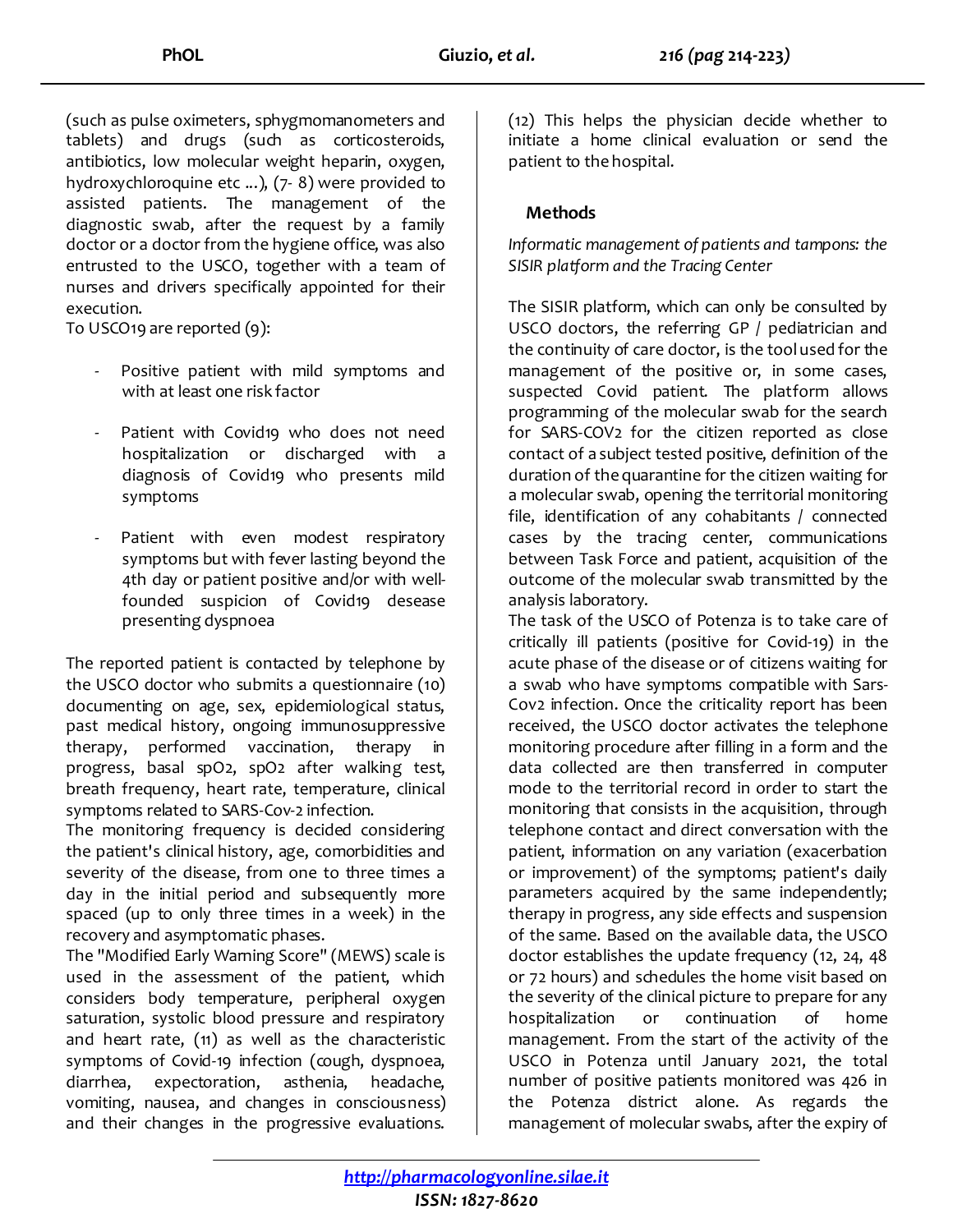the quarantine the doctor of Public Health and Hygiene Office orders to collect and execute the swab at the patient's home or at the spepoint set up at the San Carlo Hospital in Potenza.

#### *The USCO home visit and intervention criteria*

The USCO home visit is performed after an initial telephone evaluation with the patient during which the doctor identifies some criteria worthy of clinical study which are: clinical picture with a tendency to worsen compared to previous days; increase in body temperature, failure to respond to paracetamol or to therapies established in the previous days; malaise suggested by the patient as the onset of dyspnea.

At the moment of the visit, each patient is notified by telephone of the arrival of a USCO team consisting of a driver, one or two doctors and, if necessary, also the figure of a nurse. After appropriate dressing, performed according to ISS regulations, the operators visit the patient. The visit consists (14) of a general physical examination of the patient; the detection of specific parameters, such as body temperature (CT), blood pressure (BP), heart rate (HR), respiratory rate (RR), 02 saturation (SPO2%) in ambient air and/or with oxygen therapy both at rest and after walking for 6 minutes (WT); a thoracic physical examination with auscultation. and if possible an ultrasound examination of the chest. The doctor takes care of the following parameters:

- positive gait test (to be performed in patients with SpO2> 94% in ambient air and at rest);

- chest pain related to breathing;

- progressive worsening of symptoms;

- deterioration of general conditions with progressive impairment of the ability to hydrate and feed;

- tachypnea and / or orthopnea;
- persistent heartbeat;
- cyanosis;
- hemoptysis.

With the aim of avoiding improper overloading of the 118 service, red flags have been identified useful for activating the ambulance with subsequent transfer of the patient to the hospital of reference: dyspnea; alteration of the state of consciousness; syncope or P.A. systolic <100mmHg not otherwise explainable; SpO2 <92% in ambient air (or <90% in ambient air in the COPD patient); focal or multifocal confluent B lines assessable on ultrasound examination.

In the USCO home visit, the chest ultrasound has proved to be a useful tool for integrating the physical examination of the chest, when this is altered (therefore in the presence of pathological lung sounds on auscultation or alterations in the tactile vocal thrill and percussion). However, it is a sensitive method only on pleural and subpleural changes and allows the previously detected pulmonary changes to be observed over time, monitoring their progress during home therapy. In fact, it must be remembered that it should not be used as a diagnostic tool for COVID-19 due to the low specificity of the artifacts generated by viral infection in the subpleural area (15, 24).

## *SOS Covid-19 web platform and App*

In order to face the fast increase of infected people and to manage those who find themselves isolated or in need of support, on the 7th of April 2020 Basilicata Region made available to the population the " SOS Covid-19" App, developed by Apperò s.r.l. The company has contacted all patients with a positive covid PCR-swab proposing them to be monitored with the new application SOS Covid-19. According to those accepting to use this app, a list of patients is made and sent to the USCO, who evaluates them and, if needed, begin the telemonitoring. Thanks to the app the patient can update more than once in a day his SpO2% and body temperature, and contact them through video chat or phone his GP or USCO's doctor. USCO doctors evaluate patients' daily updates on the app and decide who needs to be contacted and potentially be part of the telemonitoring on the platform SISIR, or to visit them at home. The app besides highlights the patients showing altered vital signs (BT >  $37^{\circ}$ C,  $SpO2\% < 92\%)$ , alerting the doctors about possibly clinical worsening of covid positive patients. The application is available for free for Android, and the logins are guaranteed by an activation code provided from Basilicata Health system (Azienda sanitaria provincial-ASP). In case no android device is available (smartphone or tablet), ASP has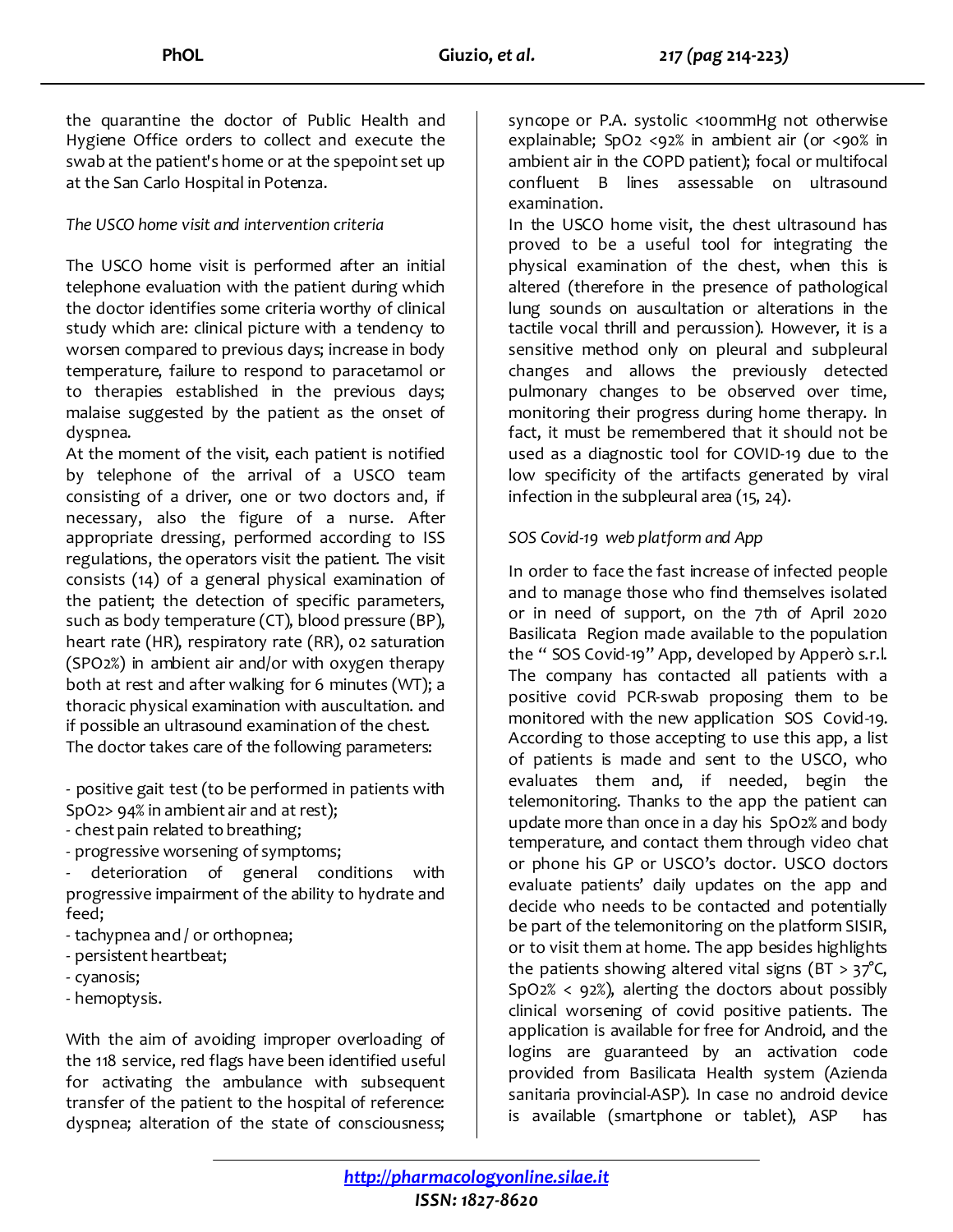provided tablet Samsung Galaxy TAB A to the positive patients until their recovery from covid disease.

# **Results**

We noticed some differences in patient Monitoring and enrollment between the first Monti of activity and the end of the year when the Basilicata region registered a big increase in the number of infected people. From April to May 2020 the total number of monitored patients was 132 of which only 35 of them resulted positive to Covid-19. From June to August we had 40 patients monitored only in Potenza of which only 10 resulted positive. From September and During the autumn the number of infected people raised enormously with 34 positive patients in September, 84 positive patients in October, 110 positive patients in November, 88 positive patients in December, and 72 positive patients in January 2021. The total amount of covid-19 positive patients monitored from the beginning of USCO activity in the district of Potenza, until January 2021, is 433: 197 males and 229 women (table 1). Figure 1 shows males and females monitored patients percentage divided by age groups. Figures 2-4 show the number of patients monitored, divided by age groups, who presented risk factors, symptoms, and the therapy to which they were subjected. Overall, 38 of these patients were hospitalized while about 15 underwent home lung ultrasound, a solution in case of necessary hospitalization. No patient demonstrated signs of toxicity during our monitoring and required discontinuation of therapy.

USCO activity concerned also fragile people living in nursing homes or prisons. In particular, in November 2020 we registered 81 Covid-19 infected fragile patients of which 19 were hospitalized and 5 died. In December there were 23 more cases of which 16 were hospitalized and 12 died. In January 2021 the total amount were 115 Covid-19 positive patients in the nursing homes of which 15 were hospitalized and 10 died. In each nursing home lungs, ultrasounds were done to every Covid-19 positive patient and were fundamental in the decisionmaking process to hospitalize.

## **Discussion**

The Potenza USCO service, from its institution (march 2020) until now, had to modulate periodically its internal organization and its resources due to the pandemic progression and the need to make the service more efficient, placing himself as a link between the territorial health service and the hospital ones. Indeed the USCO integrated with all the territorial services of the network involved in the emergency management(hygiene and public health department, general practitioners and territory pediatricians, emergency, community care, citizens).

Our results prove that USCO service took care of a heterogeneous range of people for age(15-90 yo), clinical conditions ( low symptomatic and symptomatic), clinical profiles (healthy patients, patients with comorbidity and fragile), often managing entire families. Data show that elders, fragile patients, and those with morbidities need stricter monitoring and an early and personalized treatment due to their higher risk of Sars-cov2 complications and hospitalization.

Telephone monitoring shows to be useful only with collaborative patients or with those supported by a caregiver in the use of pulse-oximeter and blood pressure monitor. Has been demonstrated that pulse-oximetry is the most important and predictive sign for respiratory failure and severe covid-19 pneumonia in-home monitored patients, also in those who don't suffer from dyspnea (so-called silent hypoxemia). Although its ease of use and low costs make it a very interesting option to identify early phase problems, only a few independent scientific studies have evaluated pocket pulseoximeter and smartphone-based performances. The lack of data makes us doubt their accuracy, especially when O2 saturation goes below 90% (16). Home visiting mostly showed to be a fundamental tool to manage fragile or unstable patients: physical examination, direct vital signs monitoring, lung ultrasound, and the Knowledge of patient social context were essential to make therapeutical and management decisions.

In our experience lung, ultrasound was useful for that little part of patients with borderline pulseoximeter values or morbidities that could confuse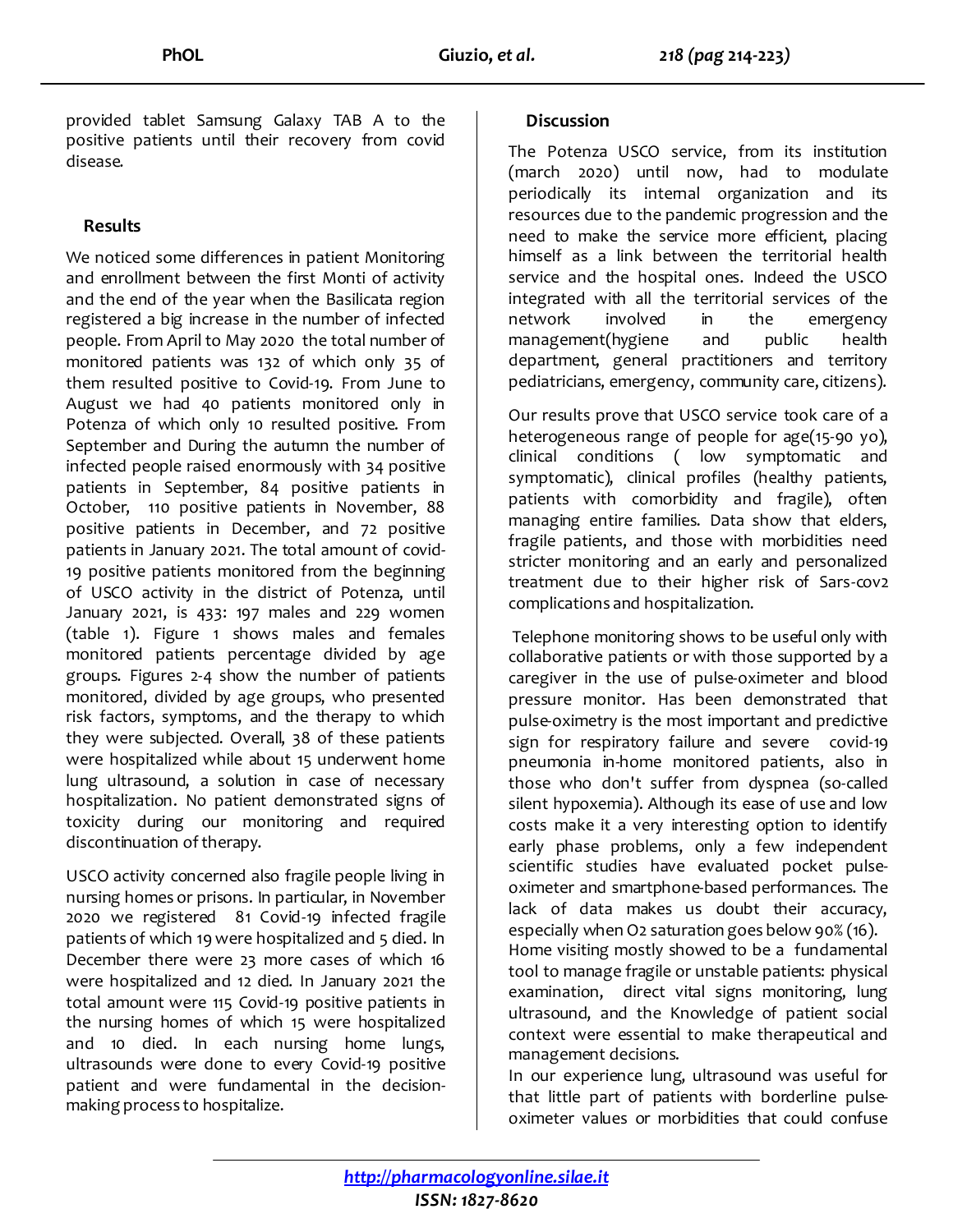the medical case. As shown in literature(17) lung ultrasound can be useful for monitoring patients with an early Sars-cov2 infection because in the early stages, although it is less sensitive than the lung TC in the detection of early subpleural lesions, is more sensitive than Xray. Thus if lung ultrasound shows pleural thickening, subpleural lesions, increase in Blines (ring-down), or pleural effusion, it's surely linked to a certain grade of lung involvement. That doesn't mean Sars-cov2 related pneumonia but it means that further diagnostic is needed in that positive covid-19 patient.

Furthermore, it can be carried out by any doctors with the right competence; it's a bedside exam, safe(biological risk not significant), repeatable and low cost. The ultrasound machine is a manageable, portable diagnostic tool that avoids patient relocation and can be disinfected(18,19).

Ultrasound is affected by several limits: physical (air in the lung or thorax bones), anatomical (thoracic wall structures), and technical/executive (operator's expertise); it can study only 70% of pleural lines and permits visualize only pleural and sub-pleural lesions; if it is negative, that doesn't exclude deep lung lesions; ultrasound findings in a covid-19 patient are not always related to the infection (because of pathological findings are common to other interstitial lung disease and lung disease) (20,21) and ultrasound findings don't correlate to disease extension and its anatomopathological severity (no panoramic exam). Thus for its interpretation, it is necessary a good clinical orientation and for constant use in the domestic management of covid-19 patients it is necessary to invest in operator's training and integration of ultrasound with laboratory (also at home) and clinical data .

Care setting has been for all patients their homes, totally or partially, during pre or post-hospitalization ,and from the month of November 2020 when infections raised, part of the service dedicated to patients in care residence. Due to these reasons and gradually workload rise it was necessary to hire more operators ,doctors, nurses, drivers, opening two more workplaces (from two to four) and it was necessary to renovate work model organization in terms of technological support, diagnostic and monitoring instruments and job tasks (e.g. more shifts to cover PCR and rapid tests execution needs).

For the entire emergency management system, the periodic expansion of the SISIR platform proved fundamental and, in particular for the USCO service, the updating of the "territorial record" for enrolled patients, with the implementation of epidemiological, health and strictly clinical data have speeded up and made monitoring and data collection more efficient.

The introduction of an App for telemonitoring has also favored the surveillance of patients who could have available a smartphone at home and made it easier to contact the population of younger patients, who, however, had to manually upload their parameters to the App. (blood pressure, transcutaneous oximetry and body temperature). An increase in the use of typical technologies of digital health could be hoped for, to expand and make teleconsultation and telemonitoring more accessible and above all to optimize the measurement of the parameters at home, with a data truthfulness control systems, as also demonstrated by the literature (22).

In conclusion, our study shows that the USCO Service, for the purposes with which it was born, cannot be a "static" service and has had and will need to be remodeled until the health emergency, linked to the pandemic of COVID-19 , Will come to an end. In light of the results of patient care, it cannot be excluded that, even after the health emergency, the USCO may take on an innovative important role in territorial care as an evolution of the existing home care service, both in terms of versatility and effectiveness of patient care and management, alongside existing general medicine and home care services.

The pandemic has in fact highlighted the dramatic delay of an updated approach to a third age medicine that requires a strong integration between local services and a multidimensional approach to the elderly patient.

For the near future we hope to consolidate the integration between the various nodes of territorial assistance, through shared operational protocols, a professionalizing, targeted and uniform training of the involved healthcare professionals, a greater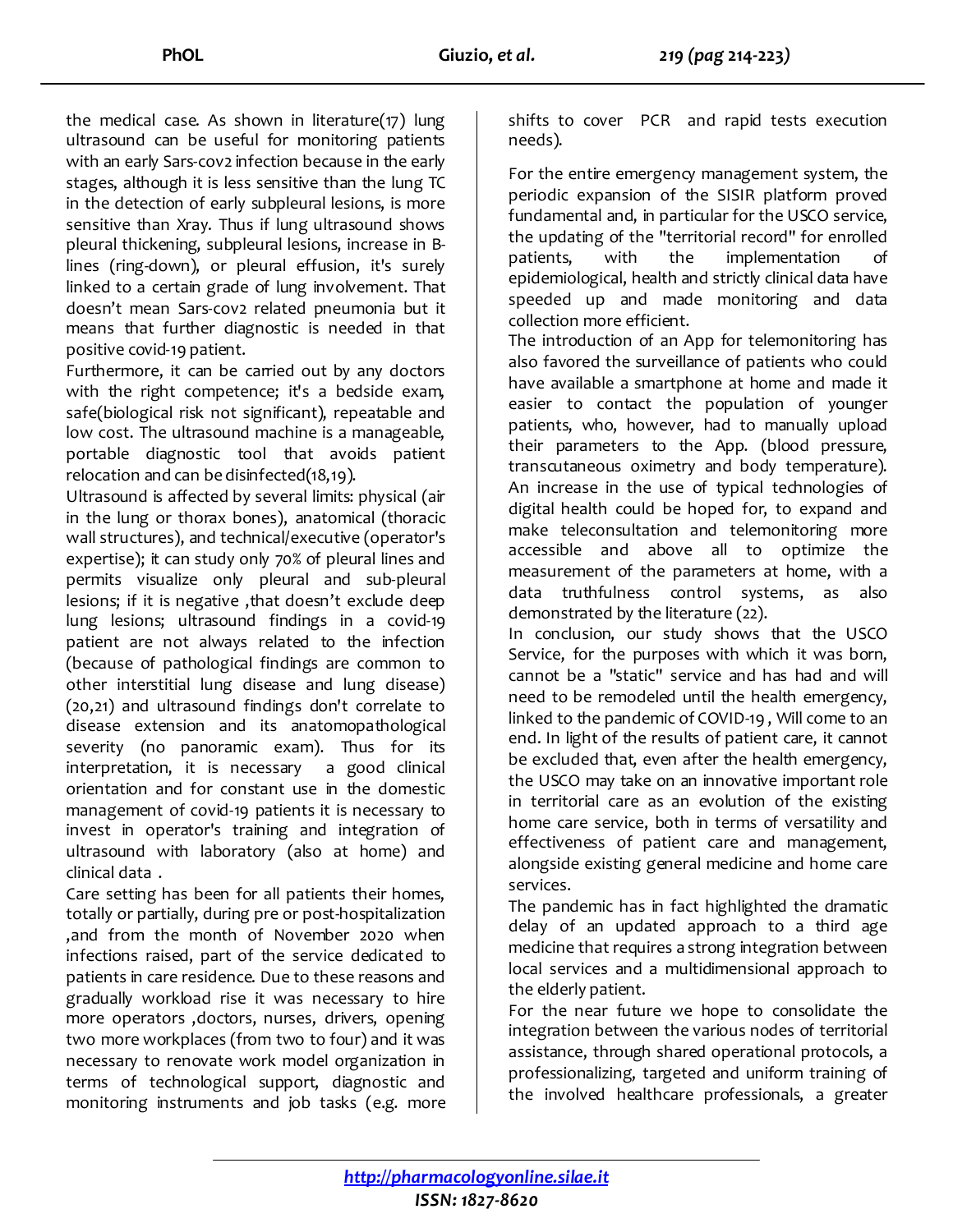investment in IT infrastructures (23) and digital health and a service evaluation system.

# **References**

- 1. Machhi, J. (2020). The Natural History, Pathobiology, and Clinical Manifestations of SARS-CoV-2 Infections. *Journal of Neuroimmune Pharmacology*, 1–28.
- 2. Hasan, K., & Siddiqi, M.R.M. (2020). COVID-19 illness in native and immunosuppressed states: A clinical–therapeutic staging proposal. *The Journal of Heart and Lung Transplantation*, 39(5), 405-40.
- 3. Galloway, S.E. (2021). Emergence of SARS-CoV-2 B.1.1.7 Lineage — United States. *Morbidity and Mortality Weekly Report*, 70(3), 95-99.
- 4. [https://www.regione.basilicata.it/giuntacma/](https://www.regione.basilicata.it/giuntacma/files/docs/DOCUMENT_FILE_3070926.pdf) [files/docs/DOCUMENT\\_FILE\\_3070926.pdf](https://www.regione.basilicata.it/giuntacma/files/docs/DOCUMENT_FILE_3070926.pdf)
- 5. <https://lab24.ilsole24ore.com/coronavirus/>
- 6. [https://opendatadpc.maps.arcgis.com/apps/](https://opendatadpc.maps.arcgis.com/apps/opsdashboard/index.html#/b0c68bce2cce478eaac82fe38d4138b1) [opsdashboard/index.html#/b0c68bce2cce47](https://opendatadpc.maps.arcgis.com/apps/opsdashboard/index.html#/b0c68bce2cce478eaac82fe38d4138b1) [8eaac82fe38d4138b1](https://opendatadpc.maps.arcgis.com/apps/opsdashboard/index.html#/b0c68bce2cce478eaac82fe38d4138b1)
- 7. Principi, N., & Esposito, S. (2020). Chloroquine or hydroxychloroquine for prophylaxis of COVID-19. *The Lancet Infectious Diseases*, 20 (10), 1118.
- 8. Şimşek, S. Ünal S. (2020). Antiviral treatment of COVID-19. *Turkish Journal of Medical Sciences*, 50(SI-1), 611-9.
- 9. Procedura operativa per la gestione di casi sospetti di infezione da COVID-19 in Basilicata- Versione 8 del 19 novembre 2020.
- 10. Allegato 1 (scheda di monitoraggio domiciliare).
- *11.* Hu, H., Yao, N., & Qiu, Y. (2020). Comparing Rapid Scoring Systems in Mortality Prediction of Critically Ill Patients With Novel Coronavirus Disease. *Academic Emergency Medicine,* 27 (6), 461-468.
- 12. Li, L.Q., Huang ,T., & Wang, Y.Q. (2020). COVID-19 patients' clinical characteristics, discharge rate, and fatality rate of metaanalysis. *Journal of Medical Virology*, 92 (6), 577-583.
- 13. Ferner, R.E., & Aronson, J.K. (2020). Chloroquine and hydroxychloroquine in covid-19. *British Medical Journal*, 369, 1432.
- 14. Procedura operativa per la gestione di casi sospetti di infezione da Covid-19 in Basilicata Dipartimento Politiche della Persona Task Force Coronavirus SARS-CoV-2.
- 15. Moore, S., & Gardiner, E. (2020). Point of care and intensive care lung ultrasound: A reference guide for practitioners during COVID-19. *Radiography*, 26(4), e297-e302.
- 16. Luks, A.M., & Swenson, E.R. (2020). Pulse Oximetry for Monitoring Patients with COVID-19 at Home. Potential Pitfalls and Practical Guidance. *Annals of the American Thoracic Society*, 17(9), 1040-1046.
- 17. Joseph, Tinku. (2020). International Pulmonologist's consensus on COVID-19. International Pulmonologist's Consensus On Covid-19. Chief Editors.
- 18. Peng, Q.Y. (2020). Findings of lung ultrasonography of novel Coronavirus pneumonia during the 2019– 2020 epidemic Intensive Care Med. *Intensive Care Medicine*, 46 (5), 849-850.
- 19. Buonsenso, D. (2020). Point-of-Care Lung Ultrasound findings in novel Coronavirus Disease-19 pneumoniae: a case report and potential applications during COVID-19 outbreak. *European Review for Medical and Pharmacological Sciences*, 24 (5), 2776-2780.
- 20. Trovato, G.M., & Sperandeo, M. (2013). Sounds, ultrasounds, and artifacts: which clinical role for lung imaging? *American Journal of Respiratory and Critical Care Medicine*, 187 (7), 780-1.
- 21. Sperandeo, M., Varriale, A., Sperandeo, G., Polverino, E., Feragalli, B., Piattelli, M.L., Maggi, M.M., Palmieri, V.O., Terracciano, F., De Sio, I., Villella, M., Copetti, M., Pellegrini, F., Vendemiale, G., & Cipriani, C. (2012). Assessment of ultrasound acoustic artifacts in patients with acute dyspnea: a multicenter study. *Acta Radiologica*, 53 (8), 885-892.
- 22. Quarato, C.M.I., Venuti, M., Lacedonia, D., Simeone, A., Dimitri, L.M.C., Rea, G., Ferragalli, B. & Sperandeo, M. (2020). The Role of Transthoracic Ultrasound in the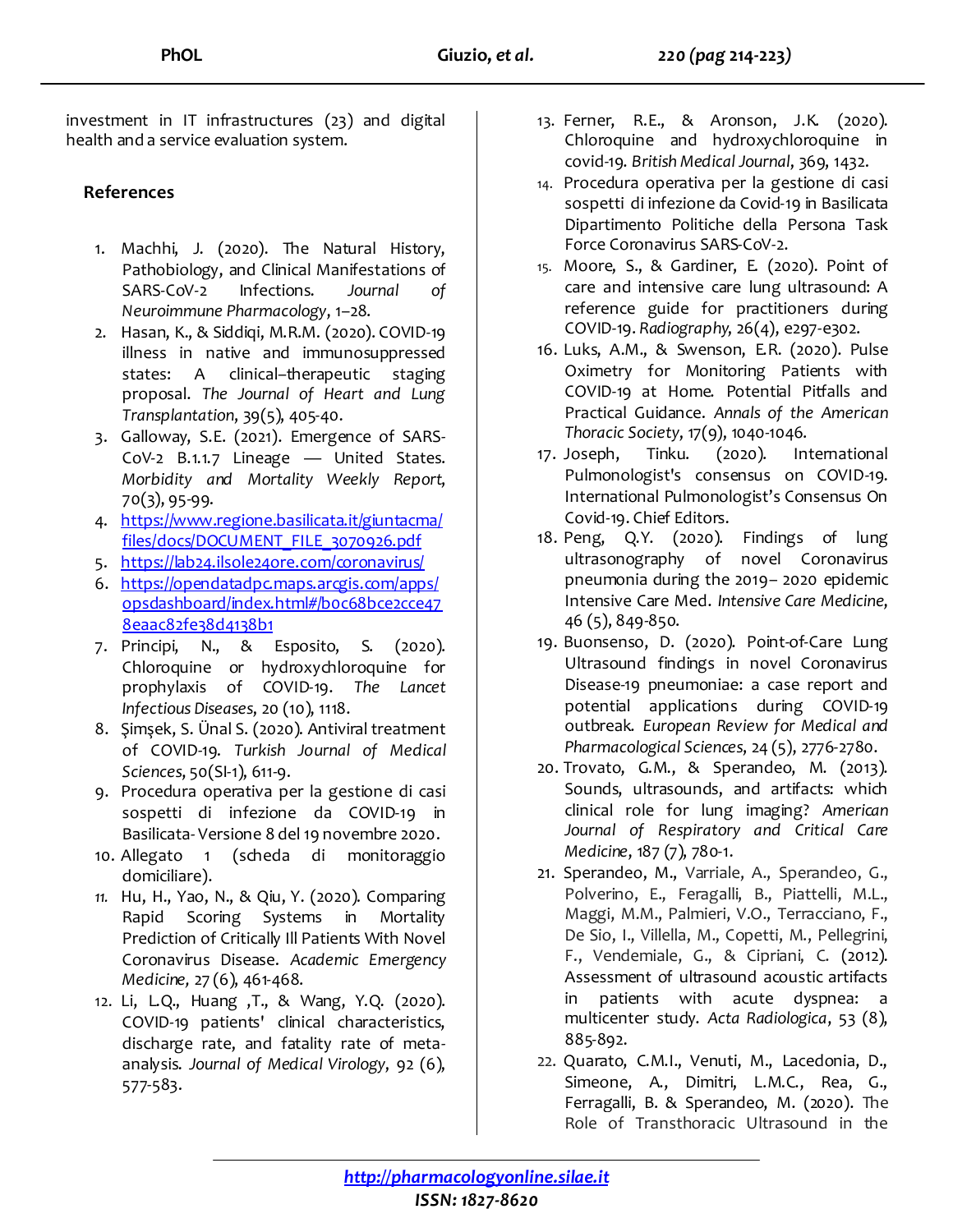novel Coronavirus Disease (COVID-19): A Reappraisal. Information and Disinformation: Is There Still Place for a Scientific Debate? *Frontiers in Medicine*, May 27;7:271

- 23. Xu, H., Huang, S., Qiu, C., Liu, S., Deng, J., Jiao, B., Tan, X., Ai, L., Xiao, Y., Belliato, M., & Yan, L. (2020). Monitoring and Management of Home-Quarantined Patients With COVID-19 Using a WeChat-Based Telemedicine System: Retrospective Cohort Study. *Journal of Medical Internet Research*, 22(7).
- 24. Asadzadeh, A., Pakkhoo, S., Saeidabad, M.M., Khezri, H., & Ferdousi, R. (2020). Information technology in emergency management of COVID-19 outbreak. *Informatics in Medicine Unlocked*, 21, 100475.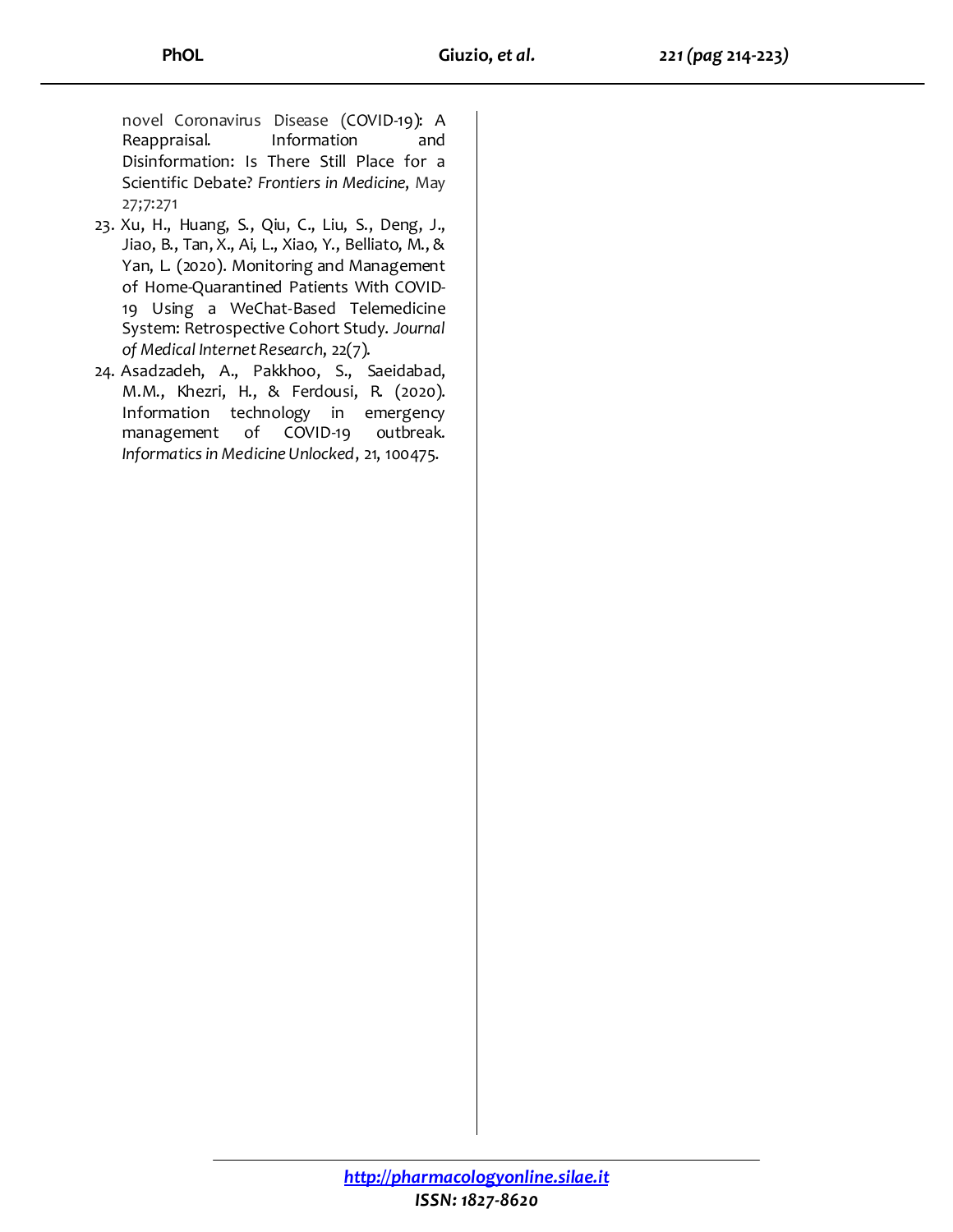| Age groups | <b>Patients</b> | Female | Male |
|------------|-----------------|--------|------|
| $0 - 20$   | 26              | 17     | 9    |
|            |                 |        |      |
| $21 - 40$  | 94              | 51     | 43   |
|            |                 |        |      |
| 41-60      | 159             | 75     | 84   |
|            |                 |        |      |
| 61-100     | 147             | 86     | 61   |
| Total      | 426             | 229    | 197  |

Table 1. Total number of monitored patients



Figure 1. percentage of males and females monitored patients divided by age groups.



Figure 2. Number of monitored patients presenting risk factors.